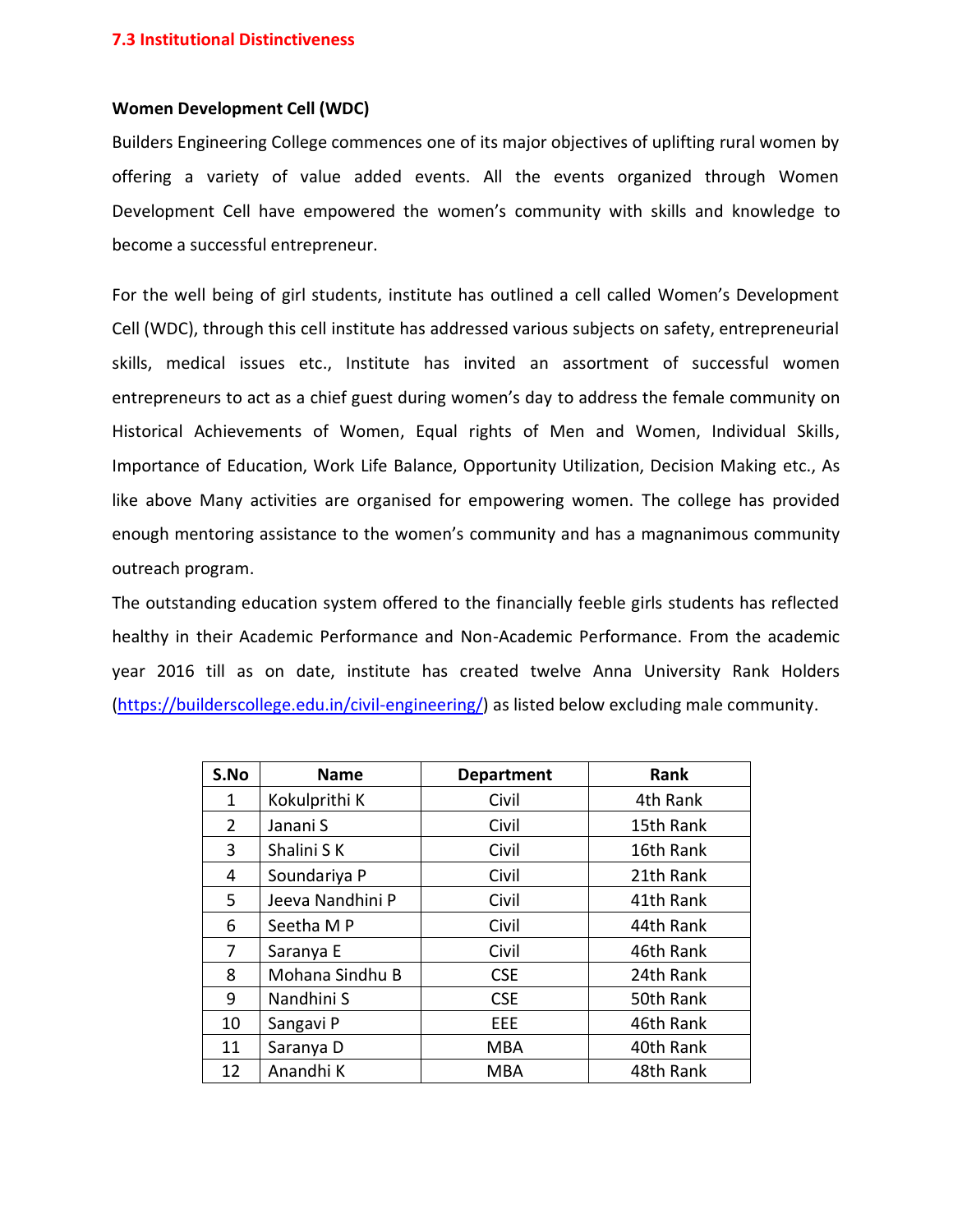The Non-Academic Performance of the female community has reflected in promoting their entrepreneurial calibre as well. Institute has shaped women successful entrepreneurs from the Academic year 2016 till as on date. Few victorious entrepreneurs and their details are listed below. Some of them have registered their firm under the Ministry of Micro, Small and Medium Enterprises.

Nivya Selvi k of Department of Civil Engineering has established modernized home interiors business in the name of Anex Designs during 2018 in Erode, Tamil Nadu. She is undertaking all designing works which includes architectural plan, elevation and interior works.

The major portfolio of her business includes Architecting, Interior Design, Town Planner of restaurant interior designer services, residential interior designing service and commercial interior design services in Erode, Tamil Nadu. Her business profile is enlisted in IndiaMart [\(https://www.indiamart.com/anex-designs/\)](https://www.indiamart.com/anex-designs/).

Bavadharani G of Department of Civil Engineering is running a successful embroidery business in the name of Bava Aari Designer at Erode. During her Academic journey she has shown much importance for Entrepreneurship and groomed herself accordingly by attaching herself in various Entrepreneurship Development programmes organized by the institute.

She specialized in Aari Bridal Blouse, Simple Blouse Embroidery, Machine Embroidery, Normal Blouse Stitching, and Princess Cut Blouse Stitching. She has made herself expertise in giving training for the Women's Community interested in Embroidery work. She has offered online, offline and pre-recorded Aari Embroidery Classes for the Embroidery aspirants.

Bavadharani G has registered her enterprise 'BAVA AARI Academy' under Ministry of Micro, Small and Medium Enterprises on 01.09.2021 and her Udyam Registration Number is UDYAM-TN-07-0020822. She has her official website [https://bavas-aari-work-designer.business.site/.](https://bavas-aari-work-designer.business.site/) Her official website carries all the testimonial details, product categories and her contact details as well. Bavadharani G has received a certificate of appreciation from Urchava Creations for her successful completion of a one day makeup and hairstyle seminar on  $10<sup>th</sup>$  April 2022 at Coimbatore. This certificate was issued by Mrs. Santhoshi Srikar, Celebrity Makeup Artist.

Bavadharani G has received best makeup artist award from Patras Miracle Cosmetics and Sri Balaji Cosmetics, Trichy during Grand Master Seminar in Vetri Vendhan by 2<sup>nd</sup> May 2022.